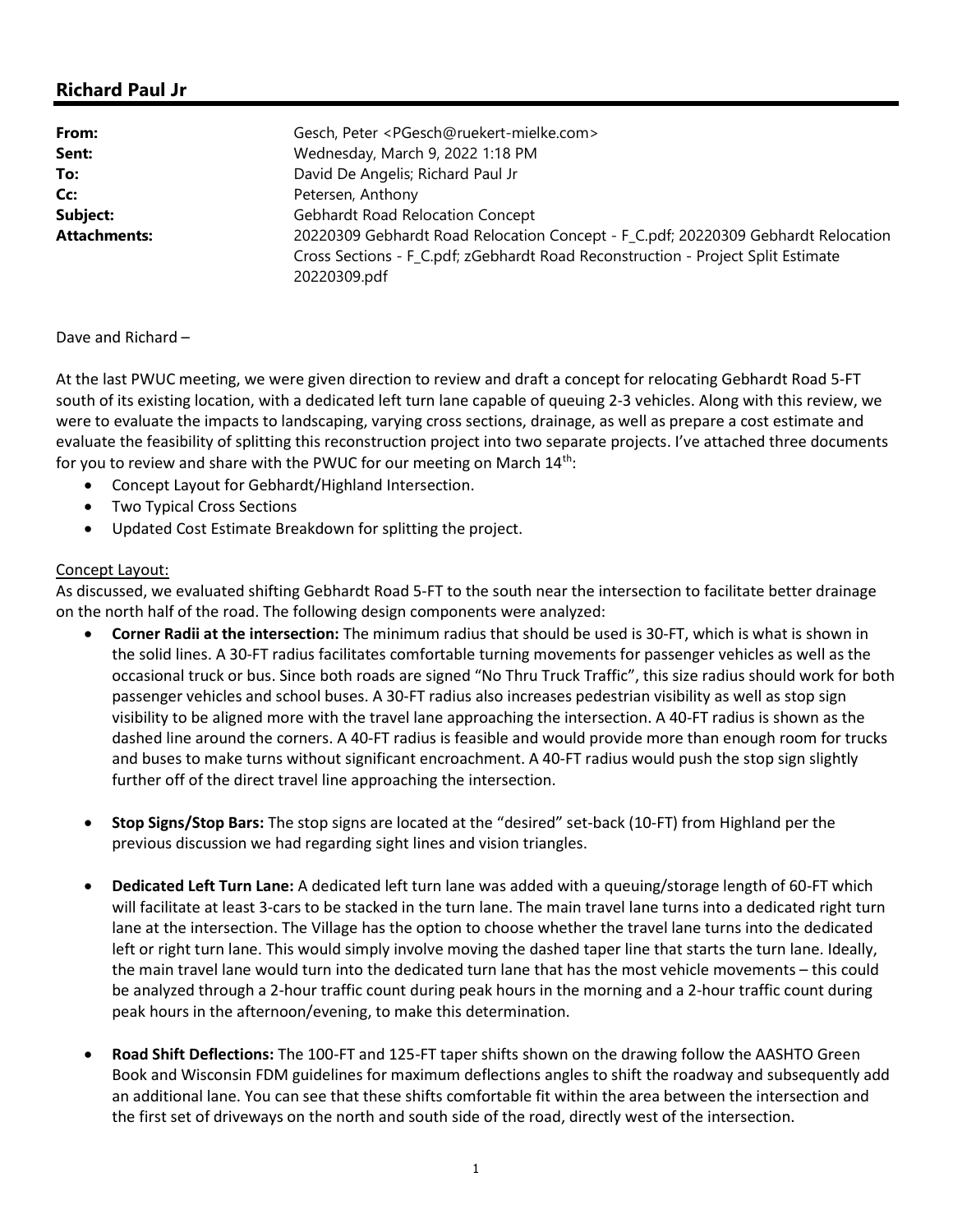- Pedestrian Pathway: The pathway location has been modified to be closer to the roadway than previously shown on the drawings. The alignment has also been set to minimize landscaping and drainage impacts.
- Landscaping Impacts: You can see that there are three primary landscaped areas affected by the road shift and pedestrian pathway. Two trees near the corner lot and a grouping of trees near the first lot line will need to be removed. However, you can see the larger grouping of trees near the corner lot as well as the grouping of trees on either side of the first driveway to the west of the intersection, on the south side of the road, are called out to remain. We do not anticipate needing to remove these trees which will save some of the mature landscaping in this area. At the very most, a tree or two in the grouping adjacent to the corner lot may need to be removed depending on final grades needed to match into the pathway.
- Curb & Gutter: Curb & Gutter is shown on the south side of the road to a point where runoff can dump into a ditch line. This is discussed further with the cross sections below.
- Ditches: The green lines on the drawing represent ditch lines for drainage in this area of roadway. On the north side, there is now ample room to facilitate proper ditch drainage. There are, however, utility poles which will need to be reviewed further if they need to be moved at all or not. On the south side of the road, you can see that the curb and gutter will dump into a ditch line and continue west through ditches/driveway culverts. Small storm sewer will be needed to get the small amount of ditch runoff on the southwest side of the intersection to drain around the corner with the newly configured pathway and road alignment.

### Cross Sections

Two cross sections are shown. Cross section "A" shows what the typical roadway and ditch cross section will look like just before the roadway widens to add the turn lane. The road is shifted 5-FT south at this point and it can be seen that the ditches and pathway match in comfortably with minor grading needed. Cross section "B" shows the three lanes near the intersection with curb and gutter on the south side of the roadway. We were asked to evaluate whether the south side of the road could be a "high side" cross section and drain everything to the north side. In review of the two different cross sections, we are recommending the curb & gutter cross section for various reasons:

- Snow Melt: With the south side elevated and all drainage going across the roadway to the north, this will cause significant hazards in the winter when there is snow melt and then the snow melt freezes at the intersection.
- Drainage Pattern Change: Right now, the natural drainage pattern of this area is to the north/northwest. Today, there is a significant ditch on the south side of the road that carries a large amount of water to the west where it crosses Gebhardt to the north through a culvert. Directing all of this flow to the ditch on the north side of the road will require a larger ditch cross section which may not match well into the existing driveway culverts or relocated roadway. It is recommended to keep drainage patterns similar to how they are now to avoid any possible issues.
- Safe Buffer: Curb & gutter provides a safe buffer between a traveling vehicle and the pedestrian pathway. The pathway is closer to the roadway to avoid landscaping impacts and to align better at the intersection. If a vehicle were to begin to veer off the roadway in this location, the curb and gutter has a high chance of catching the wheel of the vehicle and redirecting to stay on the roadway, rather than heading directly at and onto the pathway adjacent to the road.

Utilizing a "high side" cross section near the intersection to avoid installing curb & gutter does not provide any benefit to grading impacts in this area – the change that you would see in this is minimal. Curb & gutter does provide benefits to alleviate possible safety hazards in this location, as mentioned above. Curb & gutter is also a minimal cost add-on to the project for the benefit it provides.

### Cost for Splitting Project:

The cost estimate for this project was updated based on the updated concept for relocation of the road in this area. The cost estimate was further split into Phase 1 and Phase 2. Phase 1 is from Pilgrim to Berkshire and encompasses all of the